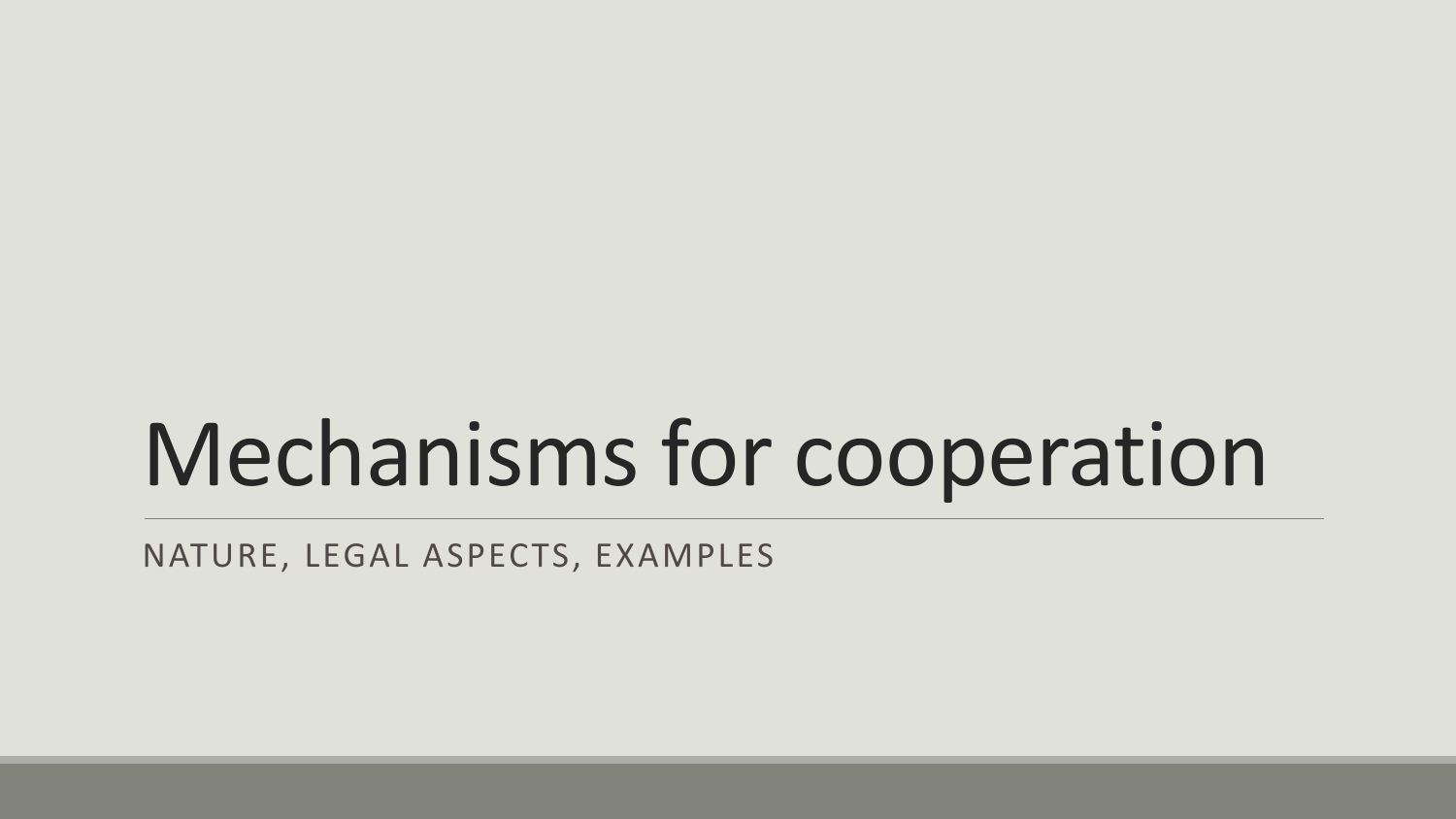## Abidjan meeting: modalities for cooperation

- Acknowledge the already existing mechanisms, such as MoUs between some organizations, and informal cooperation at different levels, and the need for strengthening this further
- An appropriate (legal) instrument needs to be identified (e.g. MoU), which should contain detailed ToRs that go beyond the level of detail usually provided in the MoU.
- The (legal) instrument should address, among other things: duration and revision, financing.
- The (legal) instrument should provide a description of mandates of organizations involved, as well as areas of collaboration, and the collaboration mechanisms to be used, including e.g.: establishment of working groups; participation in meetings.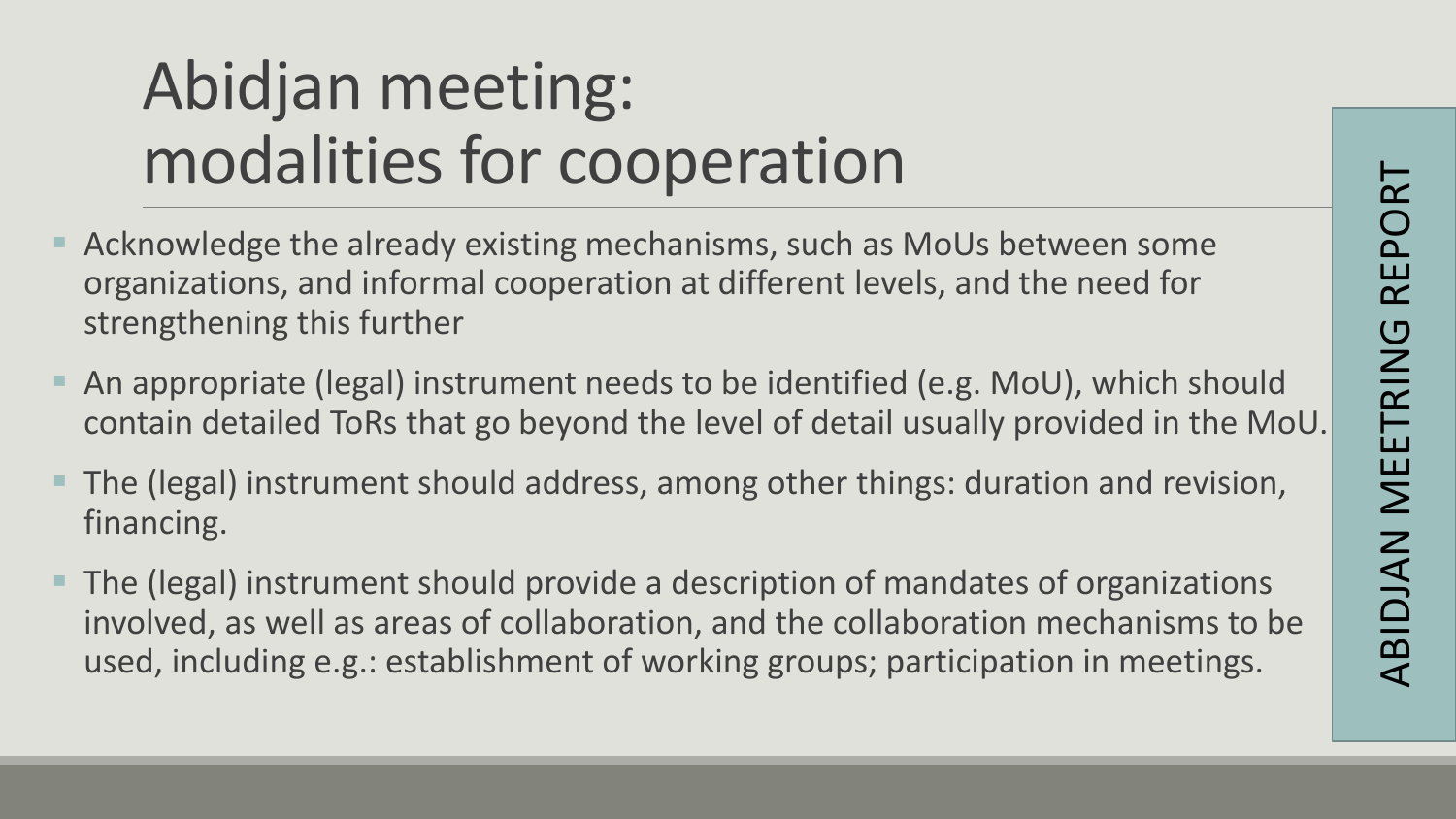### What is an MoU?\*

In public international law: UN Treaty Handbook provides:

*The term memorandum of understanding (M.O.U.) is often used to denote a less formal international instrument than a typical treaty or international agreement. It often sets out operational arrangements under a framework international agreement. It is also used for the regulation of technical or detailed matters. An M.O.U. typically consists of a single instrument and is entered into among States and/or international organizations.*

\*MoU has different meanings in different contexts (private and public law)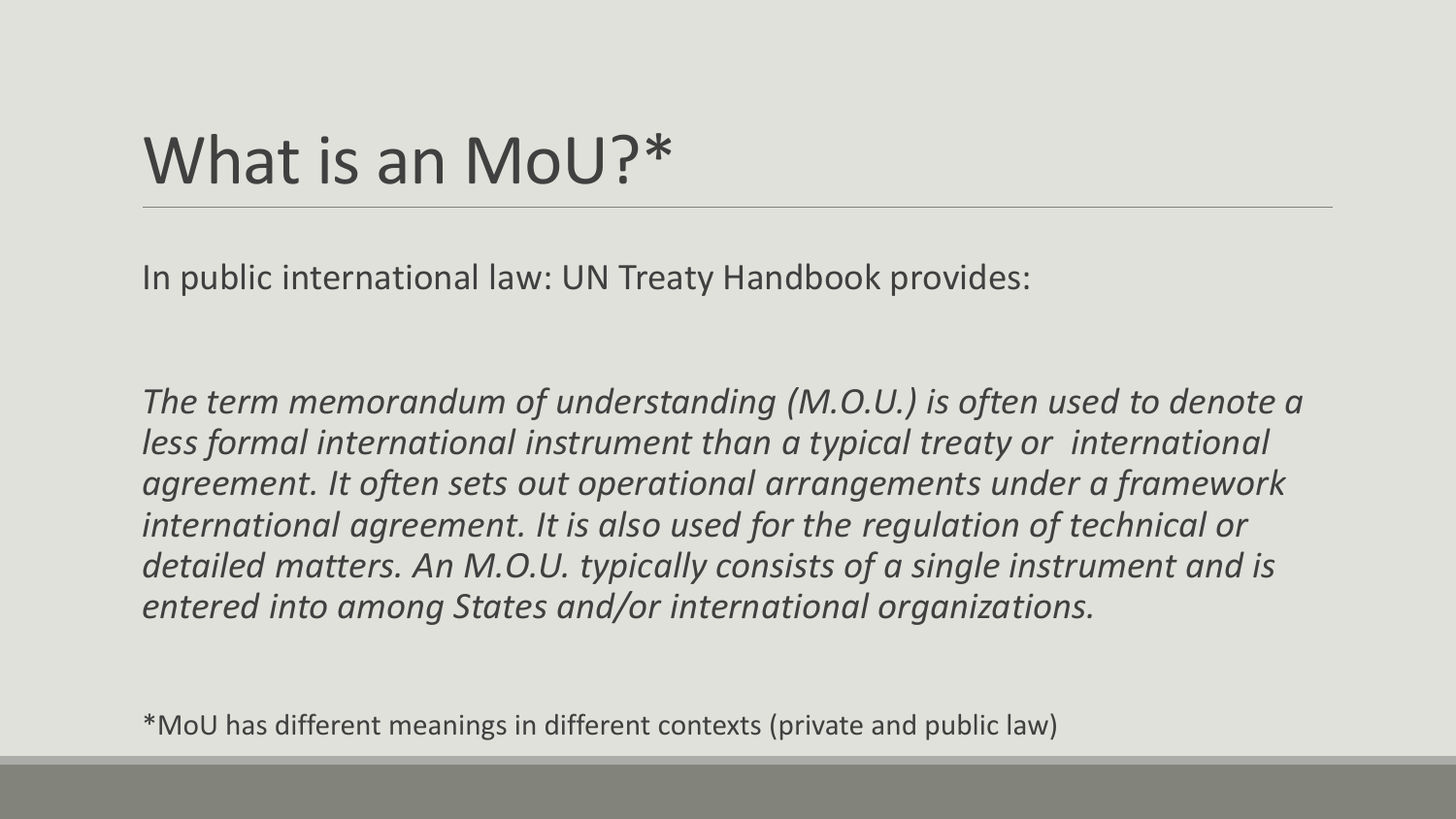# MoUs legally binding?

#### **Depends on context:**

To determine whether a particular MoU is meant to be a legally binding document (i.e. a treaty), following elements are taken into consideration:

- **actual terms**
- **Inclusion of actual commitments**
- **Particular circumstances** 
	- (parties' intent)
	- signatories' position (e.g. Ministerial level vs Director level);

The International Court of Justice *Qatar v. Bahrain*, 1 July 1994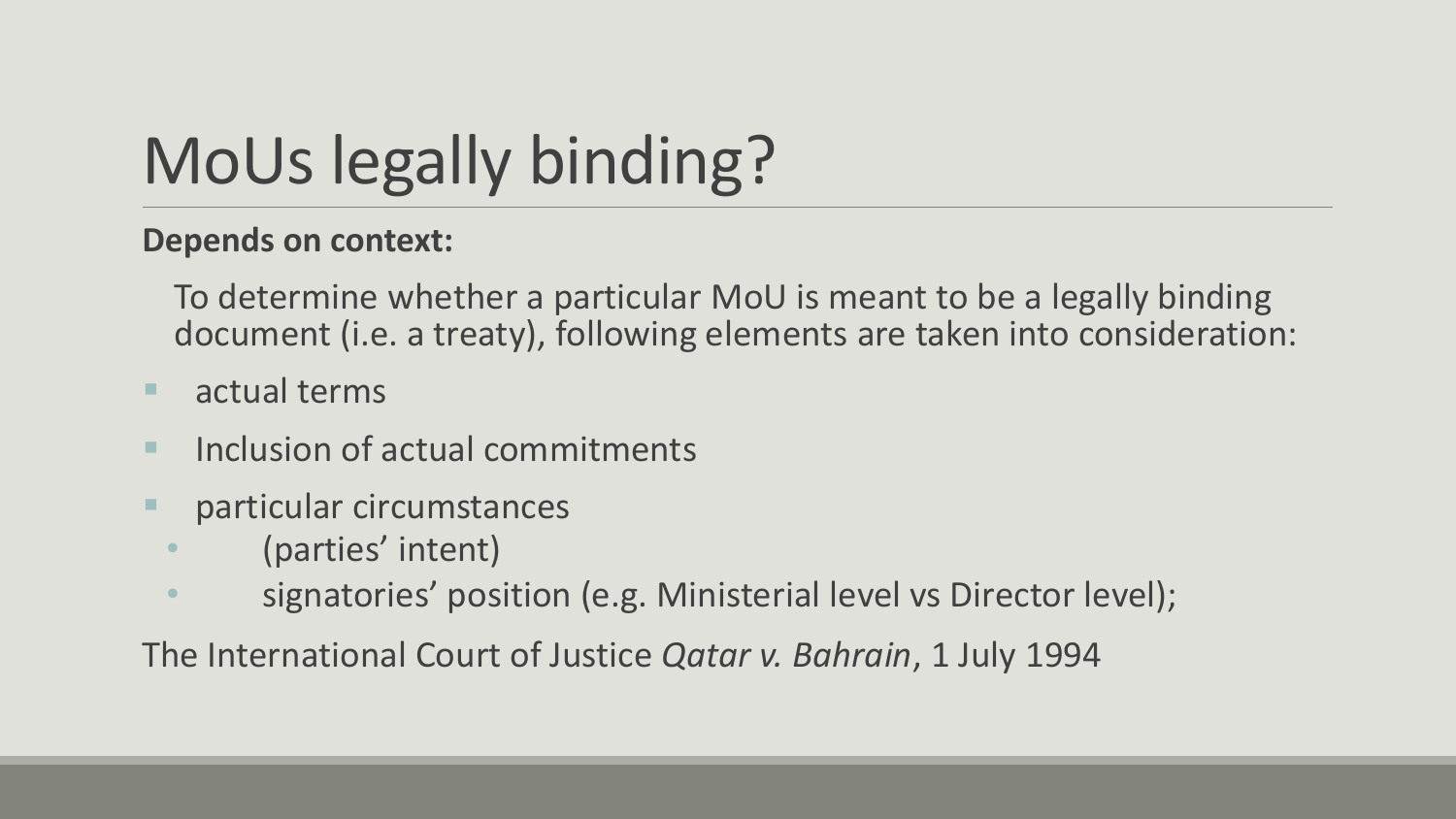### General characteristics of MoUs

- **Require signature**
- don't require ratification (depending on the national law)
- **F** require less time for their development than binding treaties
- can provide a formal basis for cooperation and joint activities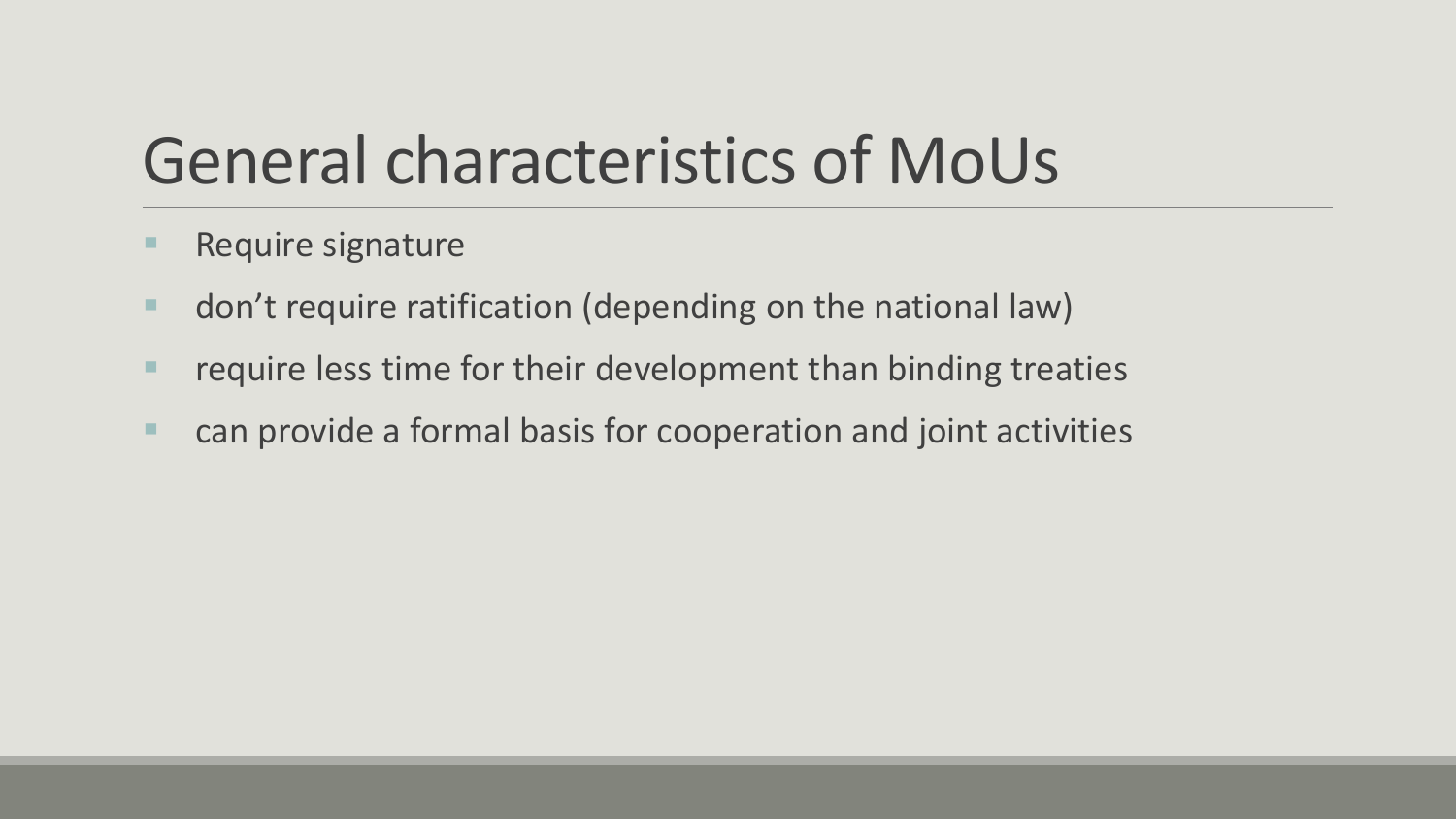### MoU RFMO-RS

[2004 MoU](http://151.1.154.86/GfcmWebSite/GFCM/36/GFCM_XXXVI_2012_Inf.5-e.pdf)

UNEP as Secretariat of the Mediterranean Action Plan (UNEP/MAP)

FAO on behalf of the GFCM

Chapeau: recognition of distinct mandates but common goals

| Body of the MoU: |                             |                             |
|------------------|-----------------------------|-----------------------------|
| Appendix: detail | Purpose                     | Scope                       |
|                  | Organizational arrangements | <b>Emblems logos</b>        |
|                  | Intellectual property       | Notification and amendments |
|                  | Interpretation              | Termination                 |